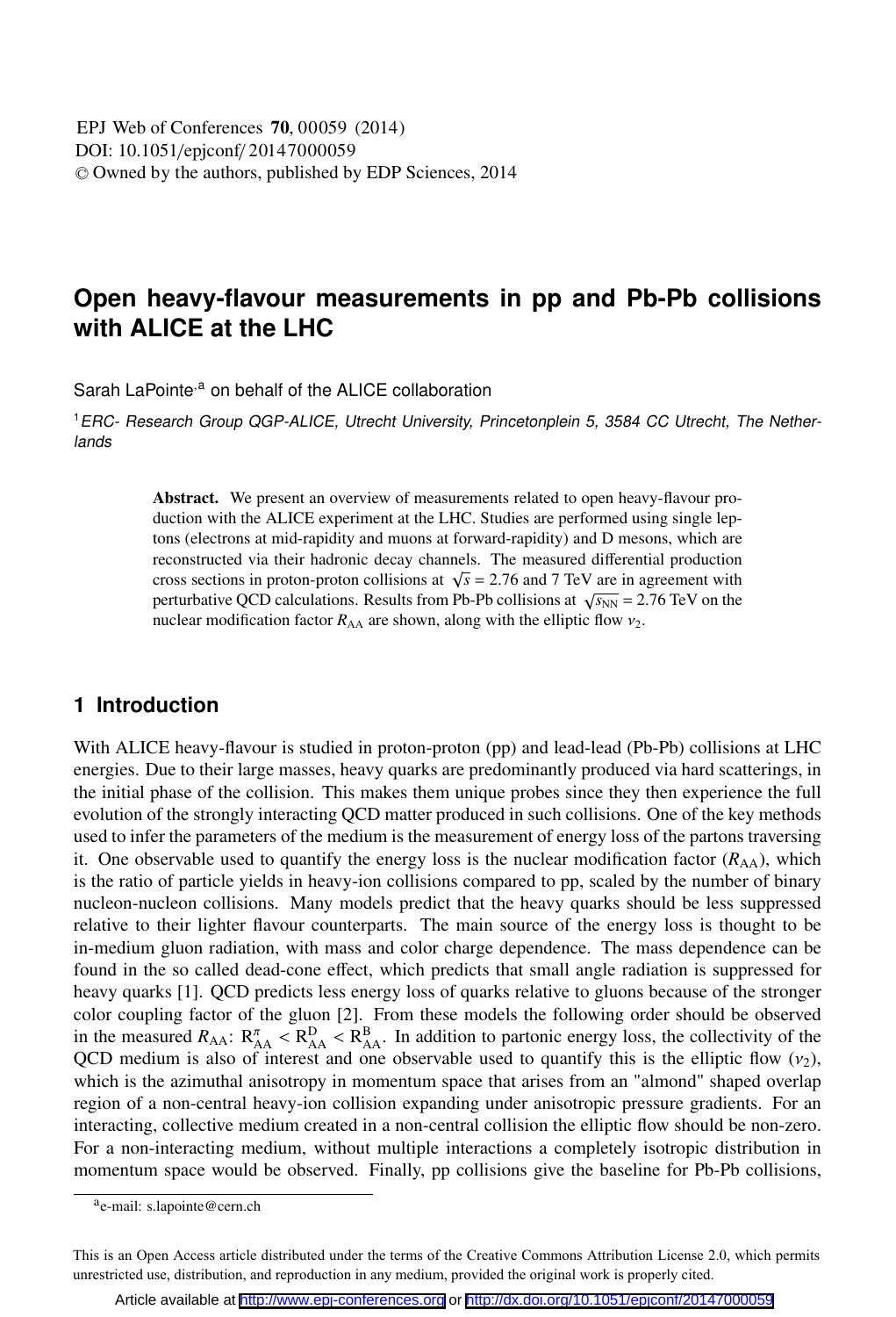#### EPJ Web of Conferences

while also providing key tests of perturbative Quantum Chromo-Dynamic (pQCD) predictions in this new energy domain.

RHIC experiments reported the measurement of heavy quarks using heavy-flavour decay electrons from semi-leptonic decays in pp and Au-Au collisions at  $\sqrt{s_{NN}}$  = 200 GeV [3]. The measurement does not reveal the predicted dramatic differences in energy loss for heavy-flavour and at  $p<sub>T</sub>$  greater than 4 GeV/*c* shows a similar magnitude of suppression as light flavour in Au-Au collisions. They also reported on heavy-flavour decay electron elliptic flow and observe non-zero flow for the centrality class 20-40% [4]. At LHC energies the heavy-flavour production yield is large, on the order of 50 cc per event for central Pb-Pb collisions at  $\sqrt{s} = 2.76$  TeV [5–7]. This allows for a more detailed study of energy loss and collectivity over a greater  $p<sub>T</sub>$  range. The measurements are performed using multiple heavy-flavour decay channels, including the hadronic channel which allows for the first direct measurement of charm mesons in heavy-ion collisions.

# **2 Heavy-flavour measurements in ALICE**

ALICE (A Large Ion Collider Experiment) is specifically optimized for the study of heavy-ion collisions at the LHC [8]. The performance of ALICE concerning heavy-flavour particle detection is detailed in [9]. For the analysis presented here the detector components utilized lie in the central rapidity ( $|\eta|$  < 0.9), in the so-called central barrel, and at forward rapidity ( $-4 < \eta < -2.5$ ). The central barrel consists of the Inner Tracking System (ITS), surrounded by the Time Projection Chamber (TPC). Both provide high precision tracking of charged particles. Hadron identification is provided by the ionization energy loss d*E*/d*x* in the TPC gas and information from the Time Of Flight (TOF). Electrons are also identified with TPC and TOF and at higher momentum using the ElectroMagnetic Calorimeter (EMCal) and the Transition Radiation Detector (TRD). In the forward region muon tracking and identification is provided by the muon spectrometer. In addition to the aforementioned, some small detectors are used for triggering and multiplicity measurements, including the T0 detector for time zero measurement and the V0 scintillator and Zero Degree Calorimeter (ZDC) for triggering.

In ALICE open heavy-flavour mesons are measured in the charm hadronic decay channels, where displaced vertices are selected using ITS, decay daughter particle identification is performed with TPC and TOF, and an invariant mass analysis is used. At the moment, the measured decay channels include,  $D^0 \to K^-\pi^+$ ,  $D^+ \to K^-\pi^+\pi^-$ ,  $D^{*+} \to D^0\pi^+$ , and  $D_s^+ \to K^+K^-\pi^+$  in  $|\eta| < 0.5$ . They are also measured via their semi-leptonic decay channels (D,B  $\rightarrow$  *l* + *X*) in the central region (|η| < 0.9) using TRD, EMCal, TPC, and TOF for electron identification. Here the background, dominated by Dalitz decays and photon conversions, is estimated using a Monte Carlo (MC) cocktail or e<sup>+</sup>e<sup>−</sup> invariant mass method. In the forward region single muon measurement backgrounds are dominated by decays of pions and kaons. They are estimated in pp collisions using MC and are extrapolated in Pb-Pb collisions from the measured  $\pi$ , K yields in central rapidity.

# **3 Measurements in pp collisions**

The differential  $p<sub>T</sub>$  inclusive production cross section for D<sup>+</sup> mesons in pp collisions at  $\sqrt{s} = 7$  TeV, compared with two theoretical predictions, FONLL [1] and GM-VFNS [1] is shown in Fig. 1. Similar measurements have been obtained for  $D^0$ ,  $D^{*+}$  [1], and  $D_s$  [1] and for  $D^0$ ,  $D^+$ , and  $D^{*+}$  mesons at  $\sqrt{s}$  $= 2.76$  TeV [1]. The spectrum of single electrons from semi-leptonic heavy-flavour decays measured in pp collisions at  $\sqrt{s}$  = 7 TeV can be seen in Fig. 2 (left) [1]. The data are compared to FONLL theoretical predictions for inclusive semi-leptonic decays. Additionally, the spectrum of single muons from semi-leptonic heavy-flavour decays in pp collisions at  $\sqrt{s}$  = 7 TeV [1] and at  $\sqrt{s}$  = 2.76 TeV [1]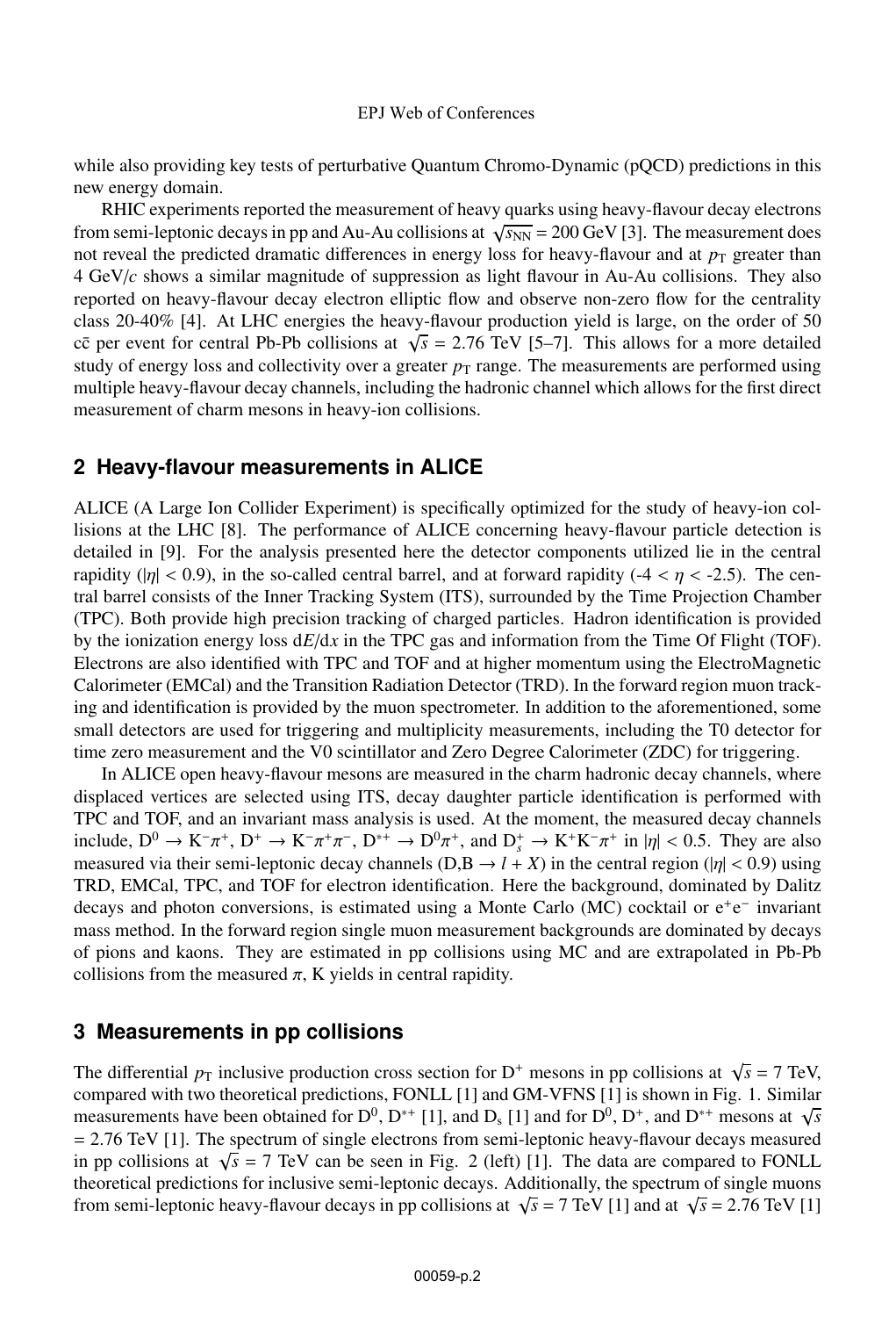



Figure 1. *p*<sub>T</sub> differential cross section for D<sup>+</sup> in pp collisions at  $\sqrt{s} = 7$  TeV [1], compared to the theoretical predictions of FONLL [1] and GM-VFNS [1].

have also been measured. For the hadronic and semi-leptonic cases the results are consistent with the theoretical predictions, within the experimental and theoretical uncertainties. A similar agreement can be seen for the measured  $p<sub>T</sub>$  differential inclusive production cross section of the three non-strange D mesons at  $\sqrt{s}$  = 2.76 TeV.

The weighted average of the total charm production cross section was calculated using the measured D meson data at  $\sqrt{s}$  = 2.76 and 7 TeV. The results agree well with measurements by the ATLAS [1] and the LHCb collaborations [1]. The measurements, when compared to next-to-leading order pQCD, lie at the upper limit of the theoretical prediction. Finally, we note that the heavy-flavour single electron spectrum measured by ATLAS [2] is consistent with the ALICE measurement.

Additional heavy-flavour measurements in pp collisions include electrons from beauty hadron decays at  $\sqrt{s}$  = 7 TeV and the relative beauty contribution to the heavy-flavour electron yield at  $\sqrt{s}$  = 2.76 TeV. For the former, the electrons from beauty are selected based on their displacement from the primary vertex of the collision.The production cross section of electrons from semi-leptonic decays of beauty hadrons in  $|y| < 0.8$  can be seen in Fig. 2 (right) [2]. The beauty contribution to the heavy-flavour electron yield is obtained using azimuthal angular correlations between heavy-flavour electrons and charged hadrons at  $\sqrt{s}$  = 2.76 TeV and can be seen in Fig. 3 [2]. One observes that the contribution of electrons from beauty decays is comparable to that of charm above  $p_T = 5 \text{ GeV}/c$ . Both measurements have been compared to FONLL pQCD calculations and agree within the uncertainties.

## **4 Measurements in Pb-Pb collisions**

The analysis strategy implemented for Pb-Pb data resembles that used for pp data. However, because of the high combinatorial background in the hadronic decay channel analysis, tighter selection criteria are used. For details on the published single muon and D meson analyses in 2010 Pb-Pb collisions see [1, 2], respectively. The preliminary results shown in these proceedings use the 2011 Pb-Pb data.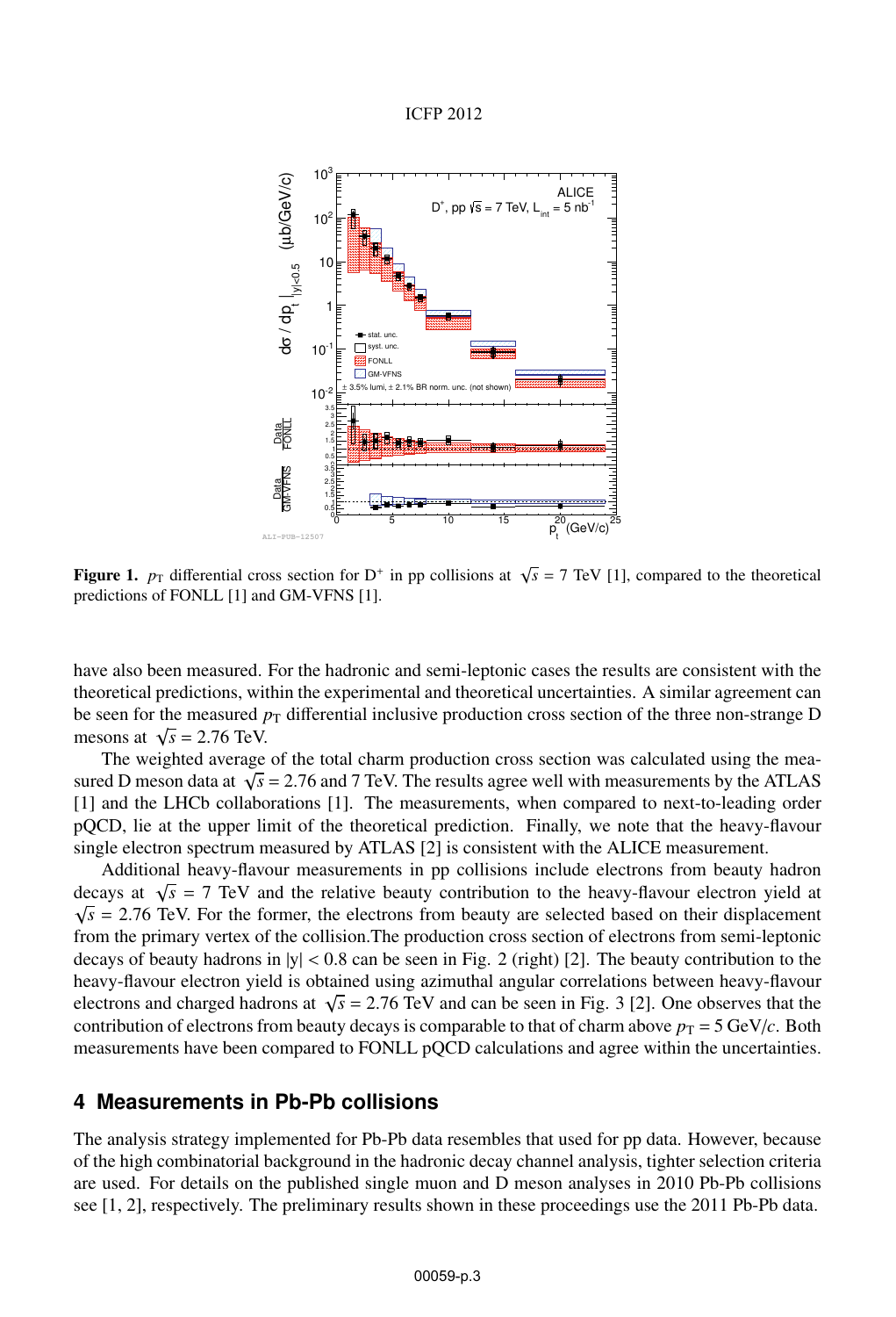

**Figure 2.** Left: Electron spectrum from heavy-flavour hadron decays in pp collisions at  $\sqrt{s} = 7$  TeV (upper panel). The measurement is compared to a FONLL pQCD calculation for inclusive charm and beauty semileptonic decays. The ratio of the measured spectrum to the FONLL calculation is shown in the lower panel [1]. Right: Invariant cross sections of electrons from beauty hadron decays in pp collisions at  $\sqrt{s}$  = 7 TeV measured directly via the transverse impact parameter method and indirectly via subtracting the calculated charm hadron decay contribution from the measured heavy-flavour hadron decay electron spectrum [2].

#### **4.1 Nuclear modification factor**  $R_{AA}$

The nuclear modification factor  $(R_{AA})$  is defined as:

$$
R_{AA}(p_T) = \frac{1}{\langle N_{\text{coll}}\rangle} \frac{dN_{AA}/dp_T}{dN_{\text{pp}}/dp_T} = \frac{1}{\langle T_{AA}\rangle} \frac{dN_{AA}/dp_T}{d\sigma_{\text{pp}}/dp_T}
$$
(1)

where  $dN_{AA}/dp_T$  is the yield in Pb-Pb collisions,  $d\sigma_{pp}/dp_T$  is the differential cross section in pp collisions, and  $\langle T_{AA} \rangle$  is the average nuclear overlap function and is calculated using the Glauber model assuming an inelastic nucleon-nucleon cross section of 64 mb [2]. The measured  $R_{AA}$ , using the 2010 Pb-Pb data set, for the centrality classes 0-20% and 40-80% of prompt  $D^0$ ,  $D^+$ , and  $D^{*+}$  can be found in [2]. It shows that in central collisions (0-20%) the measured suppression reaches a factor 3-4 for  $p_T > 5$  GeV/*c*. These measurements have been repeated using the 2011 Pb-Pb data set, which offers more statistics and of a higher  $p<sub>T</sub>$  reach. Here, the  $R<sub>AA</sub>$  is the average nuclear modification factor of all three D meson species, where the contribution of each to the average is weighted by its statistical uncertainty. Fig. 4 (left) shows the average  $R_{AA}$  of D mesons for the centrality class 0-7.5%, in  $|y|$  < 0.5 [2]. First, at  $p<sub>T</sub>$  of 7 GeV/*c* the charmed mesons show a suppression factor of 5. Secondly, if one compares the more central 2011 D meson  $R_{AA}$  measurement (shown here) to the 2010 result [2] there is a hint of a larger suppression when going to more central events. Additionally shown is a comparison to the lighter species, specifically charged hadrons and pions, both measured in the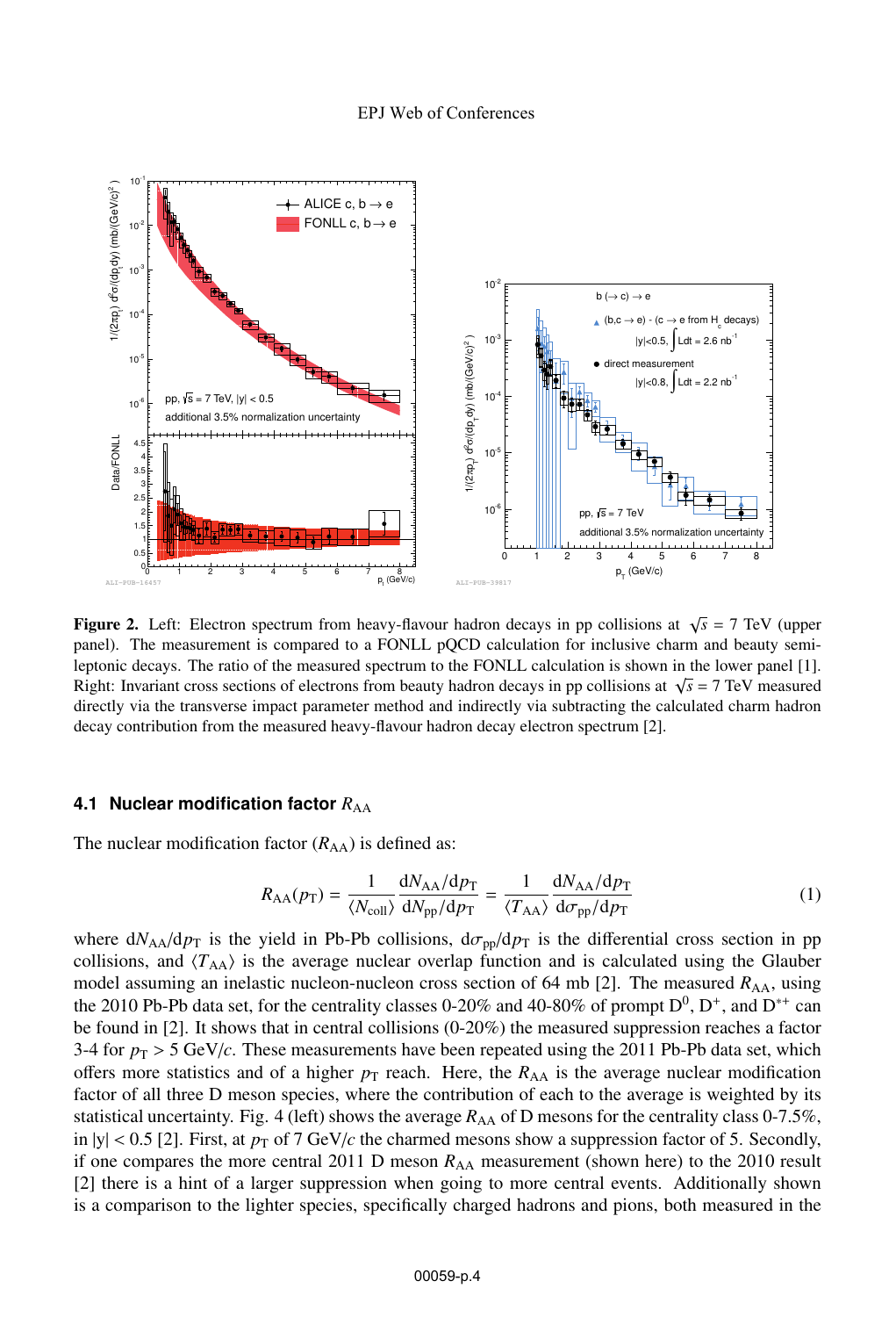#### ICFP 2012



**Figure 3.** Relative beauty contribution to the heavy flavour electron yield in pp collisions at  $\sqrt{s} = 2.76$  TeV [2] compared with next-to-leading-order pQCD calculations FONLL.

centrality class 0-10%. The D meson suppression is comparable and all suggest a rise at higher  $p_T$ , which is consistent with the expectation that parton energy loss is weakly dependent on the parton energy, thus a decrease of the relative energy loss with increasing  $p<sub>T</sub>$ .

Heavy-flavour decay electrons and muons have also been studied using the 2010 and 2011 Pb-Pb data sets. The muon  $R_{AA}$  is measured in the forward region in the range  $4 < p<sub>T</sub> < 10 \text{ GeV}/c$ . The electrons are measured in the range  $3 < p_T < 18$  GeV/*c* at mid-rapidity [2]. Fig. 4 (right) shows  $R_{AA}$ for both the heavy-flavour decay muons and electrons in the centrality class 0-10%. Both the muon and electron reach a suppression factor 3-4. It is important to note that for  $p<sub>T</sub> > 5$  GeV/*c* FONLL calculations predict that the leptons from B meson decays start to dominate the  $p<sub>T</sub>$  spectrum.

#### **4.2 Elliptic flow**  $(v_2)$

In the case of a non-central heavy-ion collision, an azimuthal anisotropy in momentum space can be observed in the measured final state particle distributions. Multiple interactions in-medium are necessary for this to occur. The particle distribution can be expanded in a Fourier series [2]

$$
E\frac{d^3N}{dp^3} = \frac{1}{2\pi} \frac{d^2N}{prdprdy} \left(1 + 2\sum_{n=1}^{\infty} \nu_n \cos[n(\phi - \Psi_{RP})]\right)
$$
(2)

Here  $\Psi_{RP}$  is the reaction plane azimuthal angle and the second coefficient,  $v_2$ , is the elliptic flow. The D meson elliptic flow was measured for the  $D^0$ ,  $D^+$ , and  $D^{*+}$  using the 2011 Pb-Pb data set, in the centrality class 30-50% and the preliminary result is shown in Fig. 5 (left). All three D mesons agree within statistical uncertainties and show a non-zero  $v_2$ . In this rapidity region all are comparable to the non-zero  $v_2$  measurement of the charged hadrons (also shown in the figure) [2]. The  $D^0$  measurement was also performed in the centrality classes 15-30% and 0-7.5% [2]. The preliminary results are shown in Fig. 5 (right) and with increased collision centrality the  $v_2$  weakens, and within statistical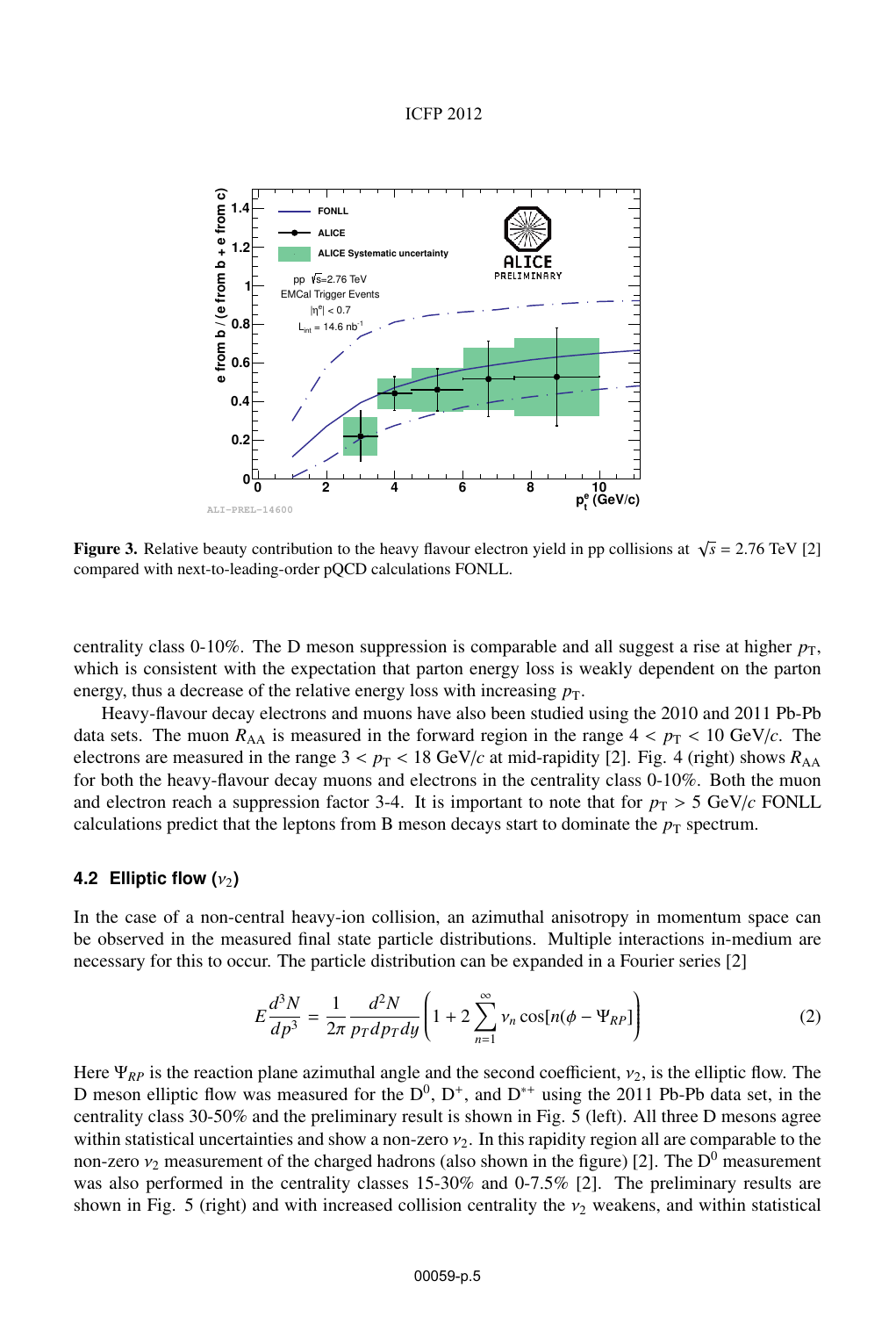

**Figure 4.** Left: Average  $D^0$ ,  $D^+$  and  $D^{*+}$  mesons in the 0-7.5% centrality class and charged hadron and pion  $R_{AA}$ in Pb-Pb collisions at  $\sqrt{s_{NN}}$  = 2.76 TeV in the 0-10% centrality class (2011) [2]. Right: Heavy flavour decay electron [2] and muon [1]  $R_{AA}$  in Pb-Pb collisions at  $\sqrt{s_{NN}}$  = 2.76 TeV in the 0-10% centrality class. Vertical black lines indicate the statistical uncertainties, empty boxes the systematic uncertainties. Closed symbols represent the *R*<sub>AA</sub> obtained with measured pp data (pp at 2.76TeV for muons, scaling of the 7 TeV data for electrons), while the open symbols use FONLL as pp reference.

uncertainties reaches zero in the most central case. This is consistent with the expectation that for central collisions the azimuthal momentum space anisotropy vanishes.



Figure 5. Left:  $v_2$  of D<sup>0</sup>, D<sup>+</sup> and D<sup>\*+</sup> measured in Pb-Pb collisions at  $\sqrt{s_{NN}}$  = 2.76 TeV in the centrality class 30-50% mcompared to charged hadron  $v_2$ . Right:  $v_2$  of D<sup>0</sup> mesons with event plane method, superposition of 3 centrality classes: 0-7.5%, 15-30%, 30-50% [2].

Heavy-flavour decay electron  $v_2$  has also been reported [2]. Fig. 6 shows the preliminary ALICE result using electrons measured in  $|\eta|$  < 0.7 in the centrality class 20-40%, along with a comparison to the published PHENIX (y < 0.35)  $\sqrt{s_{NN}}$  = 0.2 TeV Au-Au result, and model predictions. The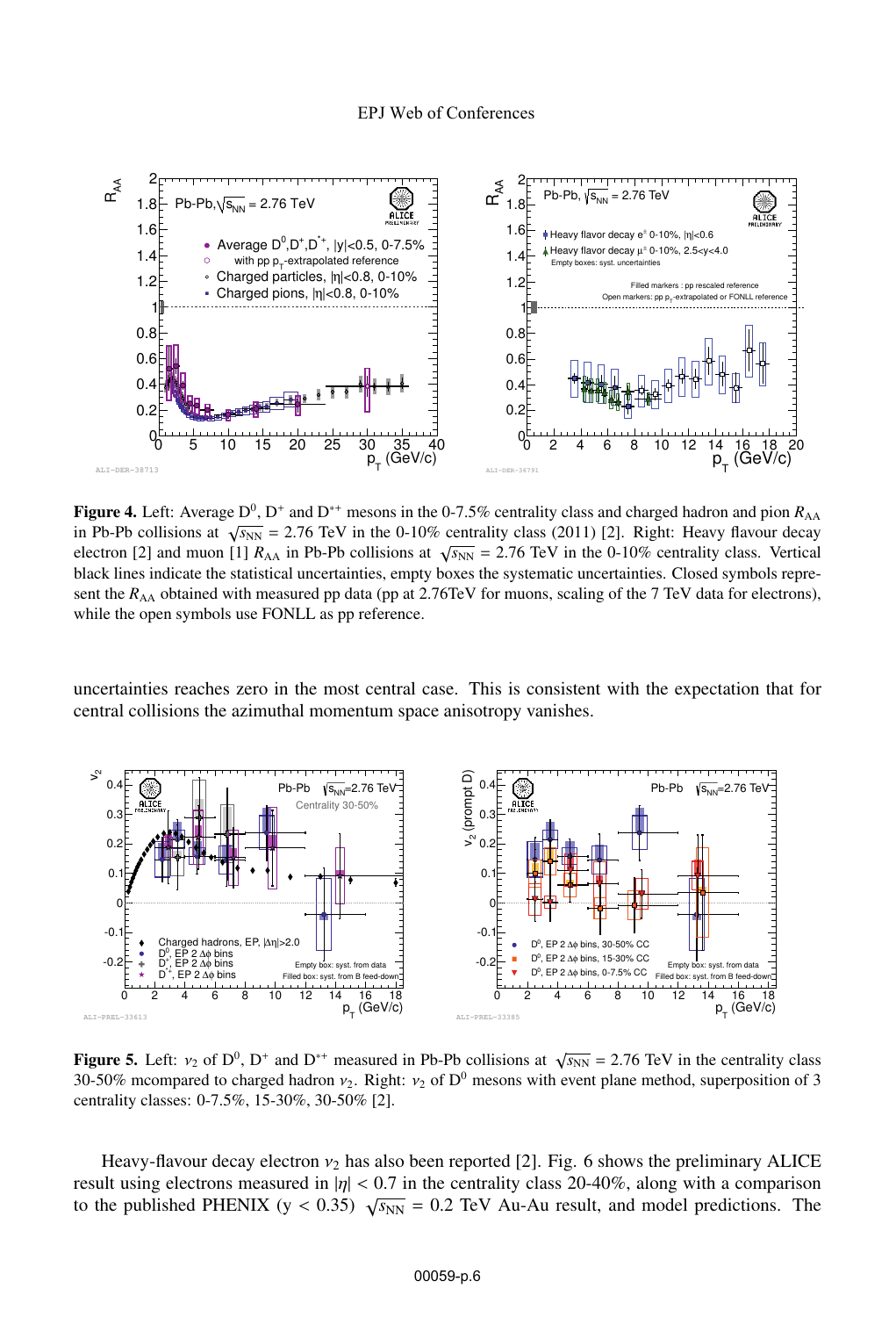



**Figure 6.** Heavy-flavour electron  $v_2$  in 20-40% Pb-Pb collisions at  $\sqrt{s}$  = 2.76 TeV compared to models. See text for details.

comparison of the two different experiments at two energies shows that the magnitude of  $v_2$ , for the range  $1.5 < p_T < 4$  GeV/*c*, is consistent. The partonic transport model BAMPS [3] prediction of heavy-flavour electron  $v_2$  is consistent with the measurement. The heavy quark transport model with in-medium resonance scattering and coalescence (Rapp et. al.) [3] and POWLANG, a transport model with collisional energy loss [3] tend to underpredict heavy-flavour electron  $v_2$ , although the sizable systematic uncertainties in the data prevent a conclusive statement at larger  $p<sub>T</sub>$ .

#### **4.3 Discussion**

Both the D mesons, measured via their hadronic decays, and single electrons and muons, from the semi-leptonic decay of heavy-flavour hadrons, show similar behavior in the nuclear modification factor and elliptic flow to that of their lighter counterparts. In [2] ALICE compares the average D meson *R*<sub>AA</sub> with several in-medium parton energy loss models that compute the nuclear modification factor. Those models which describe both the light and heavy hadrons are radiative with in-medium D meson dissociation [3], radiative plus collisional energy loss in the WHDG [3], and CUJET 1.0 [3]. Additionally some models calculate both the nuclear modification factor and elliptic flow. Shown in Fig. 7 is the average D meson  $R_{AA}$  (left) and  $v_2$  (right). A comparison of the individual models reveals the difficulty they have in describing both observables. For example, the WHDG (radiative plus collisional) implementation describes the average  $R_{AA}$  quite well, but significantly underestimates the  $v_2$ . While BAMPS (parton transport) is consistent with the measured  $v_2$ , but slightly over-estimates the D meson suppression.

# **5 Conclusions**

The present status of the open heavy-flavour analyses in ALICE has been shown. For pp collisions we showed the D meson  $p<sub>T</sub>$  differential cross section, along with the heavy flavour electron cross section.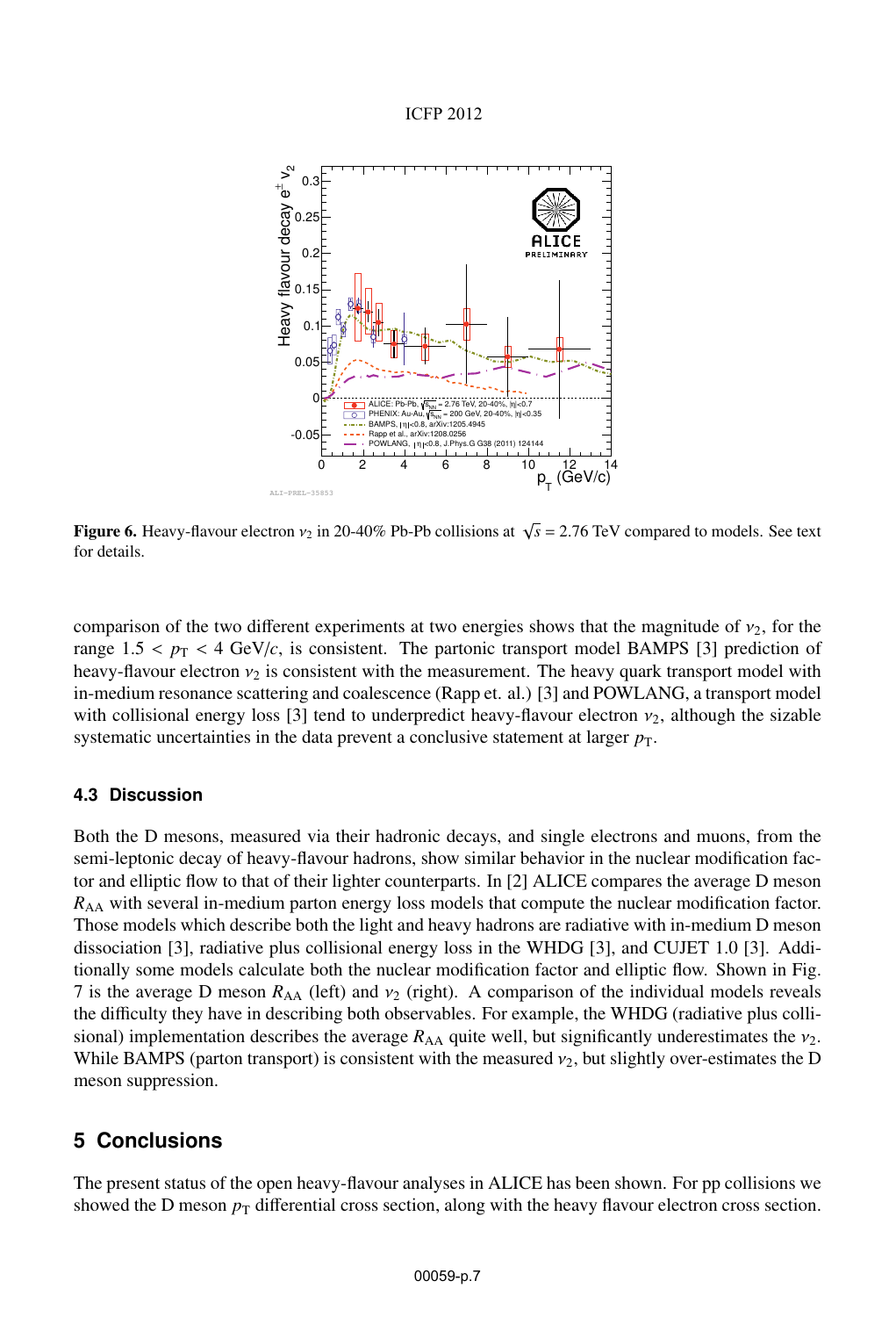

Figure 7. Left: Average  $D^0$ ,  $D^+$  and  $D^{*+}$  *R*<sub>AA</sub> vs *p*<sub>T</sub> in |y| < 0.5 for 0-7.5% central Pb-Pb collisions at  $\sqrt{s_{NN}}$  = 2.76 TeV (2011 data). Right:  $v_2$  of D<sup>0</sup>, D<sup>+</sup> and D<sup>\*+</sup> in centrality 30-50%. Results are compared to theoretical predictions.

Within the uncertainties the measurements agree well with theoretical calculations. In Pb-Pb collisions the nuclear modification factor for both measurements, utilizing the hadronic and semi-leptonic decay channels, demonstrate a strong suppression, which moves towards unity in more peripheral collisions. Elliptic flow measurements of D mesons and heavy-flavour decay electrons indicate a nonzero  $v_2$ , that is comparable to the measured charged hadrons. We also showed that in pp collisions beauty decay electrons can be measured using displaced electrons. This analysis will continue in Pb-Pb collisions with the aim of separating the charm and beauty contribution to the single electron measurement, which will give a better handle on the energy loss and level of thermalization of beauty alone. In addition, the comparison data of p-Pb collisions, scheduled for January 2013, will allow disentanglement of initial state and nuclear effects, which could differ for the light and heavy flavours.

# **References**

- [1] Y. L. Dokshitzer, D. E. Kharzeev, Phys. Lett. B 519 (2001) 199.
- [2] N. Armesto *et al*., Phys. Rev. D 71 (2005) 054027.
- [3] S.S. Adler *et al*. [STAR Collaboration], Phys. Rev. Lett. 98, (2007) 172301.
- [4] A. Adare *et al*. [PHENIX Collaboration], Phys. Rev. C 84, (2011) 044905.
- [5] M. Mangano, P. Nason and G. Ridolfi, Nucl. Phys. B 373 (1992) 295.
- [6] J. Pumplin *et al*., JHEP 0207 (2002) 012.
- [7] K. J. Eskola, H. Paukkunen and C. A. Salgado, JHEP 0904 (2009) 065.
- [8] K. Aamodt *et al*. [ALICE Collaboration], JINST 3, (2008) S08002.
- [9] B. Allesandro *et al*. [ALICE Collaboration], J. Phys. G 32, (2006) 1295.
- [10] M. Cacciari, JINST 3, (2008) S08002.
- [11] B. A. Kniehl *et al*., JINST 3, (2008) S08002.
- [12] B. Abelev *et al*. [ALICE Collaboration], JHEP 1201, (2012) 128.
- [13] D. Abelev et al. [ALICE Collaboration], arXiv:1208.1948 [hep-ex].
- [14] D. Abelev *et al*. [ALICE Collaboration], arXiv:1205.4007 [hep-ex].